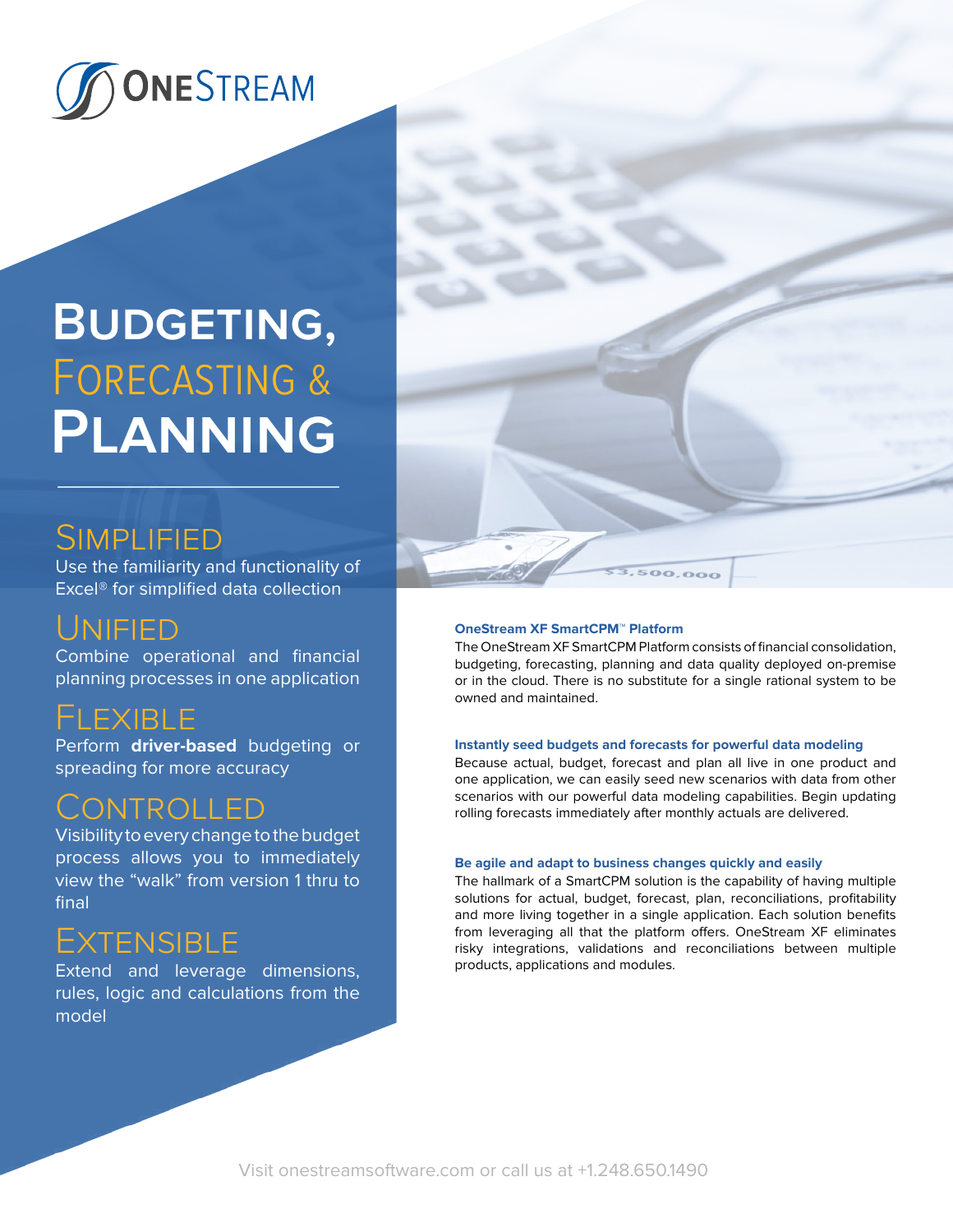

of our customers have switched from Oracle/ Hyperion to OneStream XF



data and process transparency for confidence, compliance and controls



#### **Specialty Planning Solutions**

Download [XF MarketPlace](https://onestreamsoftware.com/xf-marketplace/) solutions into your existing OneStream XF application without any technical complexity. Start solving the business problem on day one with complete and powerful solutions that offer instant functionality targeted to solve those unique planning requirements.



#### **People Planning**

Plan on all elements of human capital by using drivers and dynamic calculations to project the costs of new hires and changes for compensation, benefits, taxes, travel, expenses, etc. to drive insight into their impact on cash.



#### **Capex Planning**

Plan on the expected cash, funding, maintenance and depreciations associated with capital expenses.



#### **Cash Planning**

Plan on the sources and uses of cash from AR, AP, acquisitions, disposals, funding, revenue and expenses.



#### **Thing Planning**

All-encompassing solution to plan on anything from project platforms, that require a more detailed level of planning like projects or SKU level planning.



#### **Sales Planning**

Plan on all aspects of sales, with bi-directional integration into Salesforce.com along with the ability to plan by sales rep, opportunity and/or region.

Combine **Sales** and **Operational planning** in a single application for a **unified** view of how the sales plan **impacts**  the operational plan.